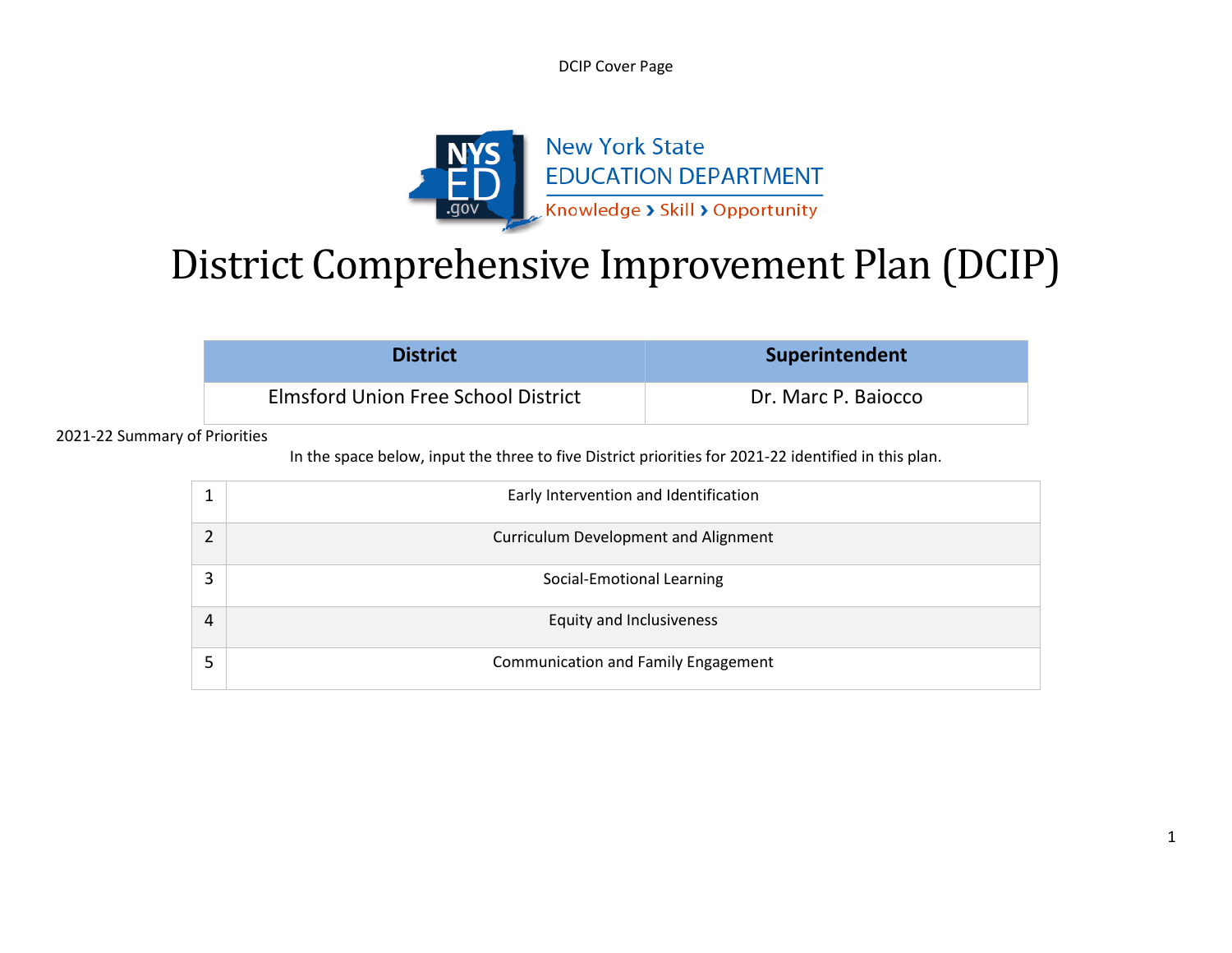#### PRIORITY 1

| What will we prioritize to                                                                                                                                                                                                                                                                                                                                                                                                                                                                                                                                                                                                                                                                                           | The district will focus on increasing effective communication and family engagement                                                                                                                                                                                                                                                                                                                                                                                                                                                                                                                                                                                                                                                                                                                                                                                                 |
|----------------------------------------------------------------------------------------------------------------------------------------------------------------------------------------------------------------------------------------------------------------------------------------------------------------------------------------------------------------------------------------------------------------------------------------------------------------------------------------------------------------------------------------------------------------------------------------------------------------------------------------------------------------------------------------------------------------------|-------------------------------------------------------------------------------------------------------------------------------------------------------------------------------------------------------------------------------------------------------------------------------------------------------------------------------------------------------------------------------------------------------------------------------------------------------------------------------------------------------------------------------------------------------------------------------------------------------------------------------------------------------------------------------------------------------------------------------------------------------------------------------------------------------------------------------------------------------------------------------------|
| extend success in 2021-22?                                                                                                                                                                                                                                                                                                                                                                                                                                                                                                                                                                                                                                                                                           | activities.                                                                                                                                                                                                                                                                                                                                                                                                                                                                                                                                                                                                                                                                                                                                                                                                                                                                         |
| Why is this a priority?<br>Things to potentially take into consideration<br>when crafting this response:<br>How does this commitment fit into<br>the District's vision, values and<br>aspirations?<br>Why did this emerge as something<br>to prioritize?<br>What makes this the right<br>commitment to pursue?<br>How does this fit into other<br>commitments and the district's<br>long-term plans?<br>For Districts with identified schools:<br>In what ways is this<br>$\circ$<br>influenced by the "How<br>Learning Happens"<br>document? The Equity Self-<br><b>Reflection? Student</b><br>Interviews?<br>In what ways does this<br>$\circ$<br>support the SCEP<br>commitments of your<br>identified school(s)? | The district seeks to engage parents and community by the following strategies:<br>Promote the importance of learning by ensuring students are in school and on-<br>time.<br>Maintain and upgrade our facilities with consideration for how to address aging<br>infrastructure.<br>Develop opportunities for engagement among students, staff, alumni, local<br>businesses, PTSA and colleges.<br>This goal was selected as both a need to consistently improve our communication efforts,<br>and family engagement, as well as, to ensure a fun and welcoming environment as we<br>prepare for a full reopening of schools in September 2021. Although we had successful<br>family engagement activities in previous years, we are more cognizant of the importance<br>following the COVID-19 pandemic and the challenges our families faced during the 2020-<br>2021 school year. |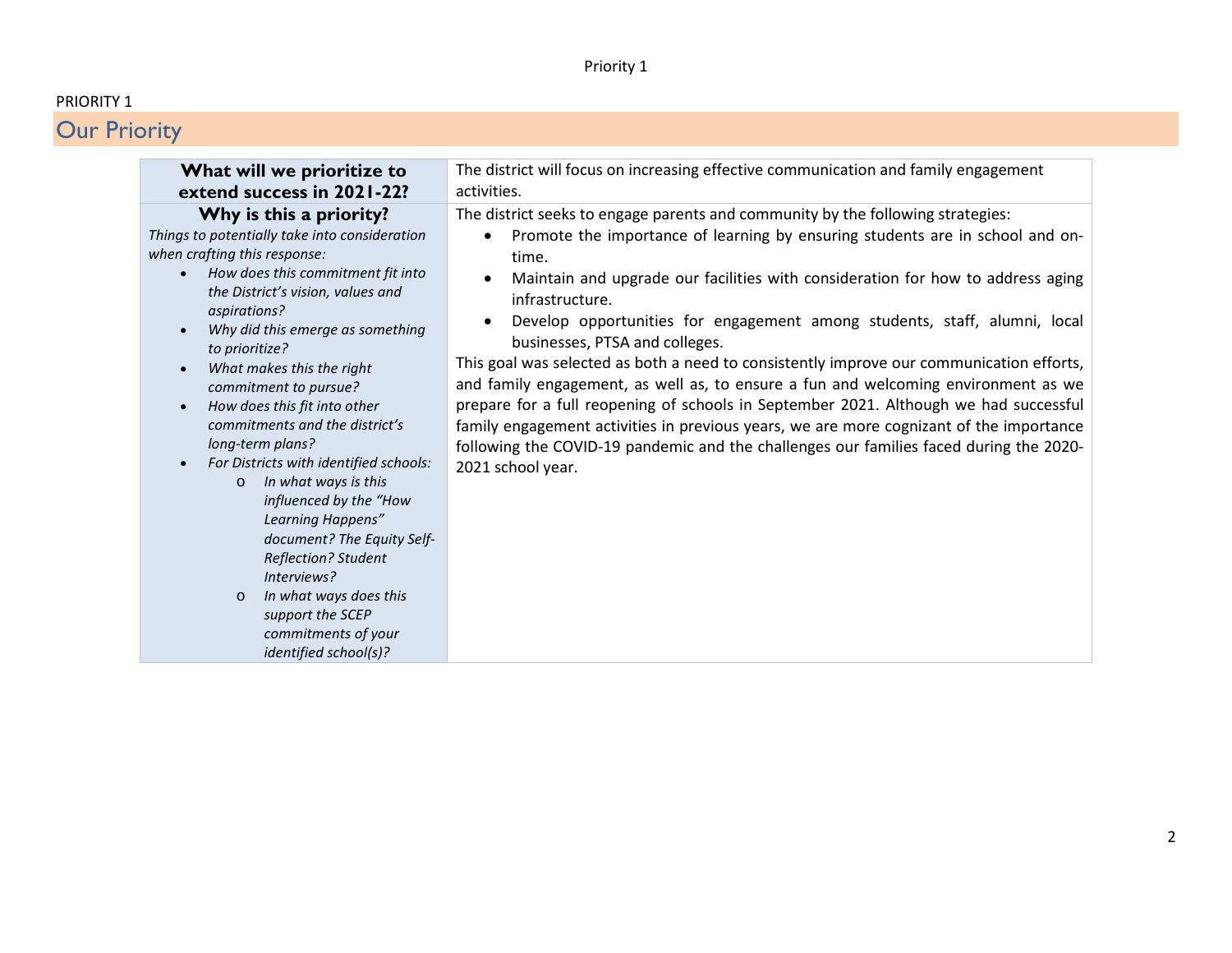| <b>STRATEGY</b>                                                                | <b>METHODS</b>                                                                                                                            | <b>GAUGING SUCCESS</b>                                                                                                                                                                                                                                                                                                                                                                                                                                                                                                                                                                                                                                                                                                                       | <b>RESOURCES</b>                                                                                                                                                                                                                       |
|--------------------------------------------------------------------------------|-------------------------------------------------------------------------------------------------------------------------------------------|----------------------------------------------------------------------------------------------------------------------------------------------------------------------------------------------------------------------------------------------------------------------------------------------------------------------------------------------------------------------------------------------------------------------------------------------------------------------------------------------------------------------------------------------------------------------------------------------------------------------------------------------------------------------------------------------------------------------------------------------|----------------------------------------------------------------------------------------------------------------------------------------------------------------------------------------------------------------------------------------|
| What strategies will<br>we pursue as part of<br>this Priority?                 | What does this strategy entail?                                                                                                           | How will we know if this strategy is<br>making a difference? Include points that<br>will occur during the year that will be<br>helpful in gauging success.                                                                                                                                                                                                                                                                                                                                                                                                                                                                                                                                                                                   | What resources<br>(Schedule, Space, Money,<br>Processes, Individuals) are<br>necessary to support<br>these strategies?                                                                                                                 |
| Develop fun and<br>engaging family<br>activities for all schools<br>to attend. | The district will obtain feedback of<br>family interest in student/family-led<br>activities that may occur throughout<br>the school year. | We will host at least three engaging<br>activities that are well attended by our<br>families. In the past we have hosted<br>such events that included over 100<br>participants and we hope to exceed<br>that number.<br>Extracurricular interest solicitation,<br>then schoolwide fair on clubs available.<br>Continued use of social media and<br>student-centered outlets to encourage<br>participation.<br>Increased parental outreach (social<br>media, news blasts) by administration.<br>Offer after-school activities based on<br>student interests, with explicit<br>attention toward those struggling with<br>attendance.<br>After-school club participation in school<br>celebrations to showcase club activities<br>and presence. | The district will devise a<br>schedule for best days and<br>times to reach as many<br>families as possible. We<br>will partner with outside<br>community-based<br>organizations to assist in<br>delivering fun and<br>engaging events. |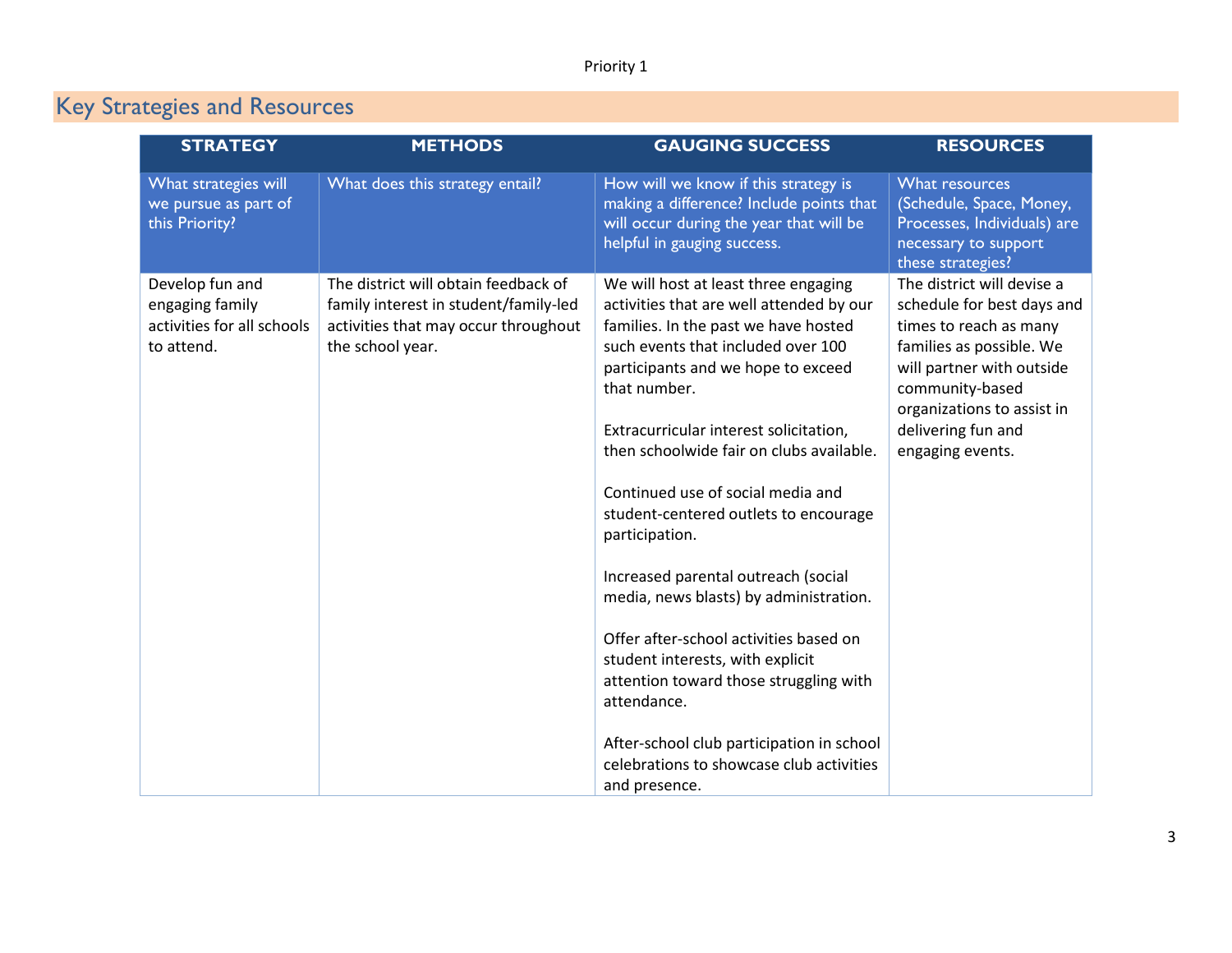| Improve<br>communication by<br>employing effective<br><b>resources</b>                                                                                      | Increase schoolwide use of Talking<br>Points and ConnectEd emails to<br>communicate in the preferred<br>language of our families.                                                                                          | Both communication platforms provide<br>an outreach report. We hope to reach<br>at least 90% of our families through<br>these efforts by January 2022. | Talking Points, ConnectEd,<br>and grade level team<br>leaders.                                    |
|-------------------------------------------------------------------------------------------------------------------------------------------------------------|----------------------------------------------------------------------------------------------------------------------------------------------------------------------------------------------------------------------------|--------------------------------------------------------------------------------------------------------------------------------------------------------|---------------------------------------------------------------------------------------------------|
| Outside partnerships<br>for a "Green" focus                                                                                                                 | Continue to work with One World<br>United & Virtuous to provide<br>educational opportunities to reduce<br>carbon emissions, cultural<br>competence, and financial planning.                                                | By June 2022, the district will have<br>partnered with One World United &<br>Virtuous for a series of K-12 learning<br>experiences.                    | Money, resources,<br>schedule for events                                                          |
| Develop and alumni<br>association by<br>developing an exit<br>survey, as well as, a<br>method for collecting<br>and updating alumni<br>contact information. | Initiate steps to create an alumni<br>association to foster engagement.<br>Provide more opportunities for<br>existing partners to engage with our<br>students: internships, mentorships<br>and volunteering opportunities. | The development of an active alumni<br>association that recruits, engages, and<br>retains our alumni through<br>communication and events.              | Alumni, Guidance Staff,<br>Service committee<br>members will work to<br>develop an outreach plan. |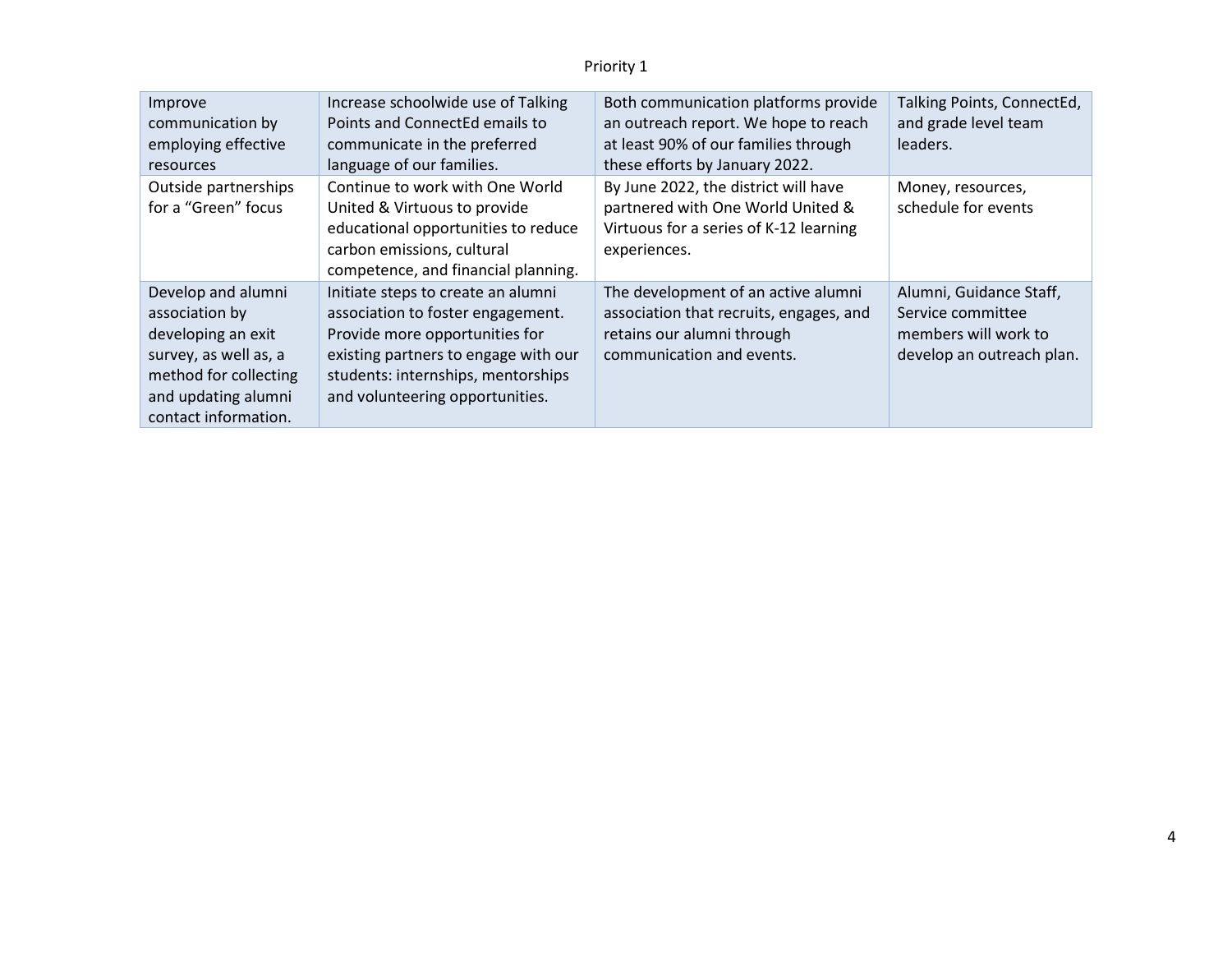### **Measuring Success**

What will success look like for this Priority, and how will the District know if success has been achieved?

Provide quantitative data and/or qualitative descriptions of where the district strives to be at the end of the 2021-22 school year.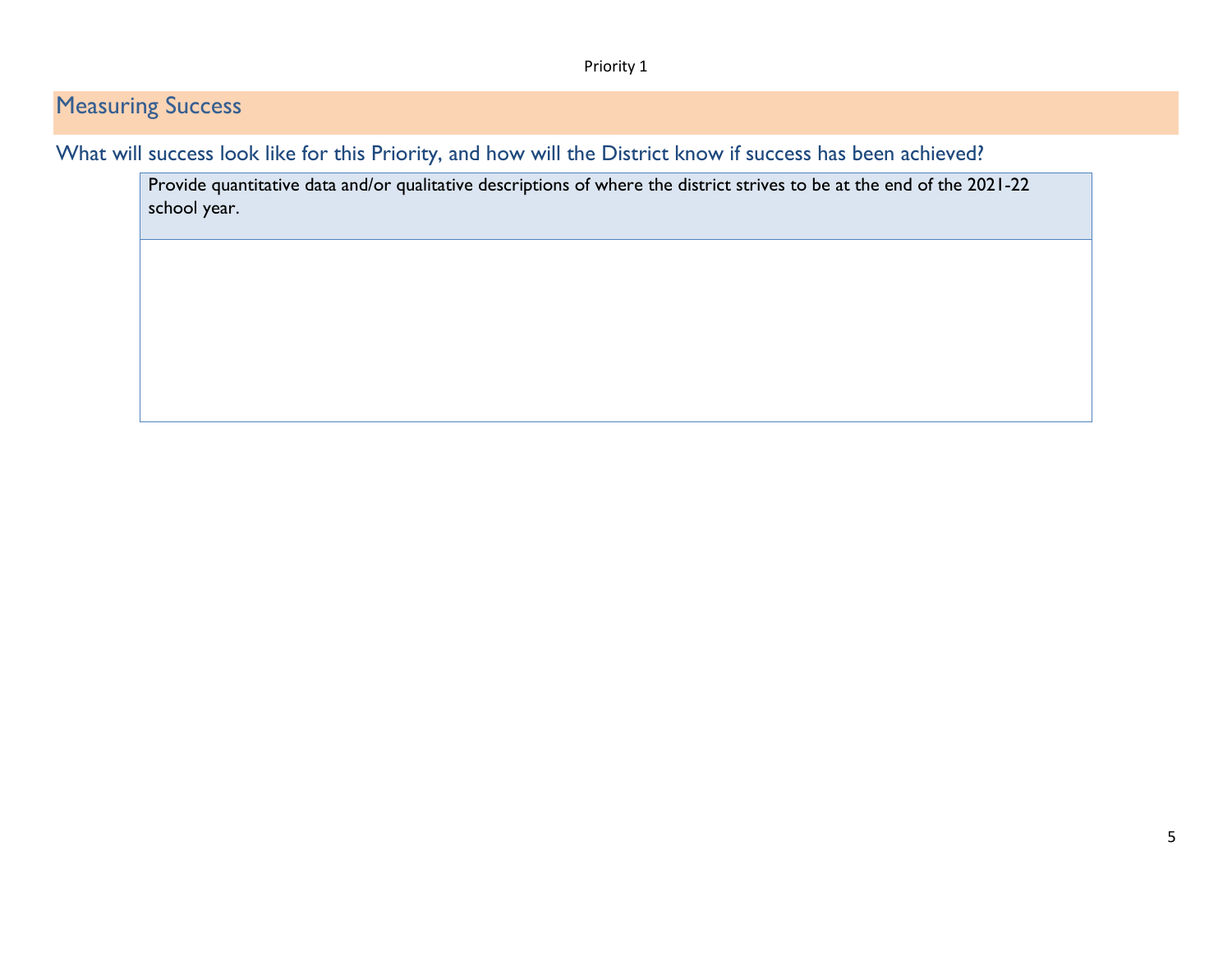#### PRIORITY 2

| What will we prioritize to extend success                                                                                                                                                                                                                                                                                                                                                                                                                                                                                                                                                                                                                                                  | The district will continue to guide the development of challenging curriculum                                                                                                                                                                                                                                                                                                                            |
|--------------------------------------------------------------------------------------------------------------------------------------------------------------------------------------------------------------------------------------------------------------------------------------------------------------------------------------------------------------------------------------------------------------------------------------------------------------------------------------------------------------------------------------------------------------------------------------------------------------------------------------------------------------------------------------------|----------------------------------------------------------------------------------------------------------------------------------------------------------------------------------------------------------------------------------------------------------------------------------------------------------------------------------------------------------------------------------------------------------|
| in 2021-22?                                                                                                                                                                                                                                                                                                                                                                                                                                                                                                                                                                                                                                                                                | and instruction.                                                                                                                                                                                                                                                                                                                                                                                         |
| Why is this a priority?<br>Things to potentially take into consideration when<br>crafting this response:<br>How does this commitment fit into the District's<br>vision, values and aspirations?<br>Why did this emerge as something to prioritize?<br>What makes this the right commitment to<br>pursue?<br>How does this fit into other commitments and<br>the district's long-term plans?<br>For Districts with identified schools:<br>In what ways is this influenced by the<br>$\circ$<br>"How Learning Happens" document?<br>The Equity Self-Reflection? Student<br>Interviews?<br>In what ways does this support the<br>$\circ$<br>SCEP commitments of your identified<br>school(s)? | Establish rigorous expectations through aligned curriculum and differentiated<br>instruction during in-person, remote or hybrid learning models. Identify our at-<br>risk students, target learning gaps, and provide proactive interventions. This will<br>be accomplished by optimizing science, technology, engineering, art and math<br>(STEAM) opportunities and participation in Prek-12 programs. |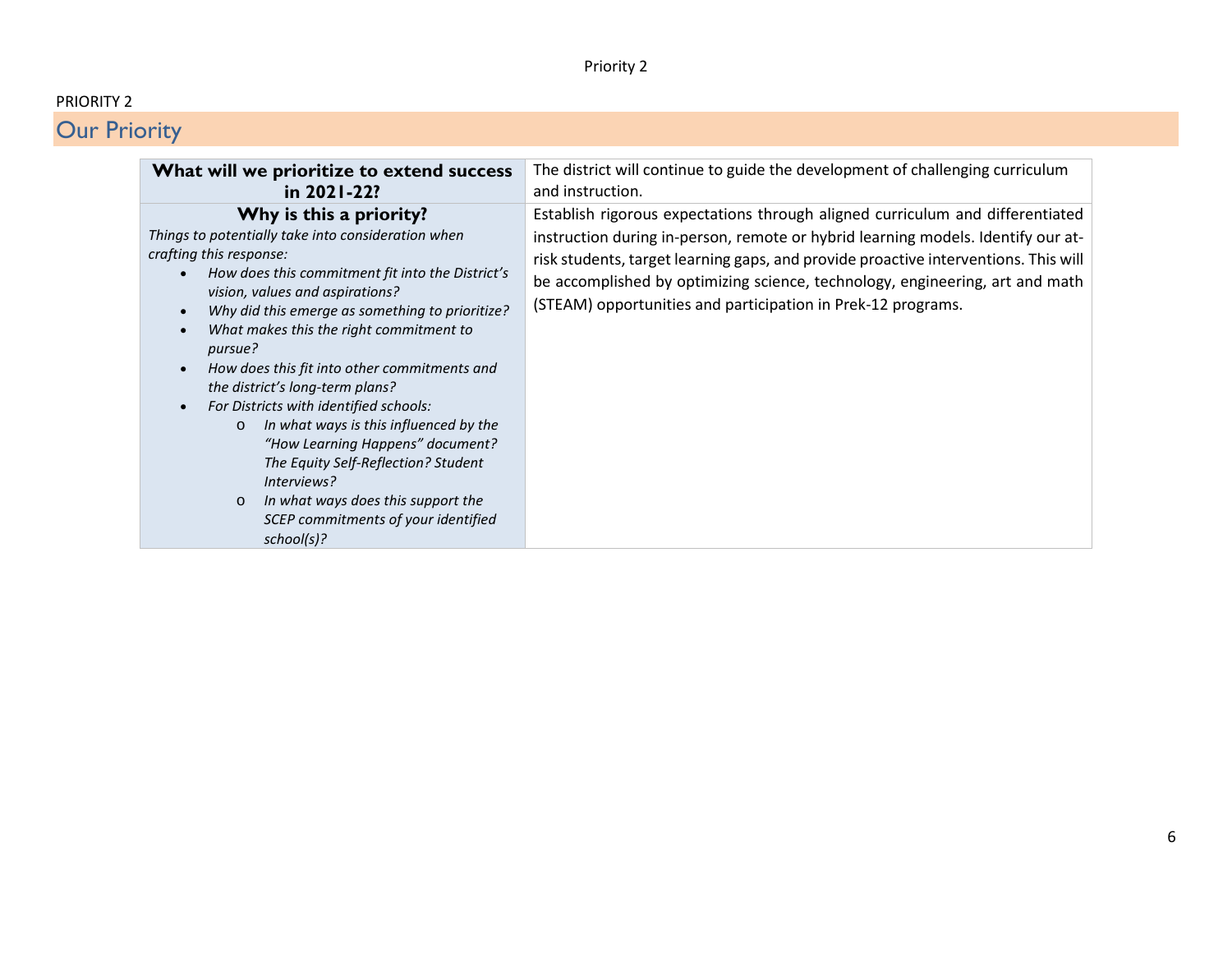| <b>STRATEGY</b>                                                                                   | <b>METHODS</b>                                                                                                                                                                                                       | <b>GAUGING SUCCESS</b>                                                                                                                                                                                                                               | <b>RESOURCES</b>                                                                                                                         |
|---------------------------------------------------------------------------------------------------|----------------------------------------------------------------------------------------------------------------------------------------------------------------------------------------------------------------------|------------------------------------------------------------------------------------------------------------------------------------------------------------------------------------------------------------------------------------------------------|------------------------------------------------------------------------------------------------------------------------------------------|
| What strategies will<br>we pursue as part of<br>this Priority?                                    | What does this strategy entail?                                                                                                                                                                                      | How will we know if this strategy is<br>making a difference? Include points<br>that will occur during the year that<br>will be helpful in gauging success.                                                                                           | What resources<br>(Schedule, Space,<br>Money, Processes,<br>Individuals) are<br>necessary to support<br>these strategies?                |
| Academic support                                                                                  | Deliver purposeful communication to<br>students and families regarding<br>participation in Teen Learning Center<br>(TLC), peer-to-peer tutoring, tutoring<br>for athletes, and other academic<br>supports available. | At least 20% of students will sign up for<br>at least one extracurricular activity<br>25% attendance at extracurricular<br>activities throughout the Fall<br>By December, at least 30% of students<br>will stay after school at least once a<br>week | The schedule will be<br>developed collaboratively<br>with the TLC staff, as well<br>as, students, coaches, and<br>our athletic director. |
| Intervention strategies                                                                           | Ensure all families, staff, and support<br>staff understand the revised RTI<br>process including the user's guide<br>and protocols.                                                                                  | By June 2022, school staff will<br>assessment data to inform instructional<br>improvements and evaluate the<br>effectiveness of the small group<br>instructional model.                                                                              | Scheduled time for<br>vertical and horizonal<br>planning during PLCs.                                                                    |
| <b>Expand graduation</b><br>opportunities through<br>a deeper<br>understanding of the<br>pathways | Publicly showcase a roadmap clearly<br>showing the requirements and<br>pathways to graduation and rigorous<br>outcomes. Present that roadmap to<br>students and parents starting at<br>grades 6 and beyond.          | By January 2022, 100% of our seniors<br>will have completed their post-<br>graduate survey.                                                                                                                                                          | Guidance staff and<br>Naviance.                                                                                                          |
| Data focus                                                                                        | Increase use of data, data<br>dashboards, student data portfolios<br>and formative assessments to drive<br>instructions.                                                                                             | By June 2022 75% of informal ten-<br>minute walkthroughs will have at least<br>one opportunity for students to be<br>engaged in a problem solving exercise                                                                                           | Schedule for common<br>planning for departments<br>and grade-levels during<br>PLCs. Time dedicated to                                    |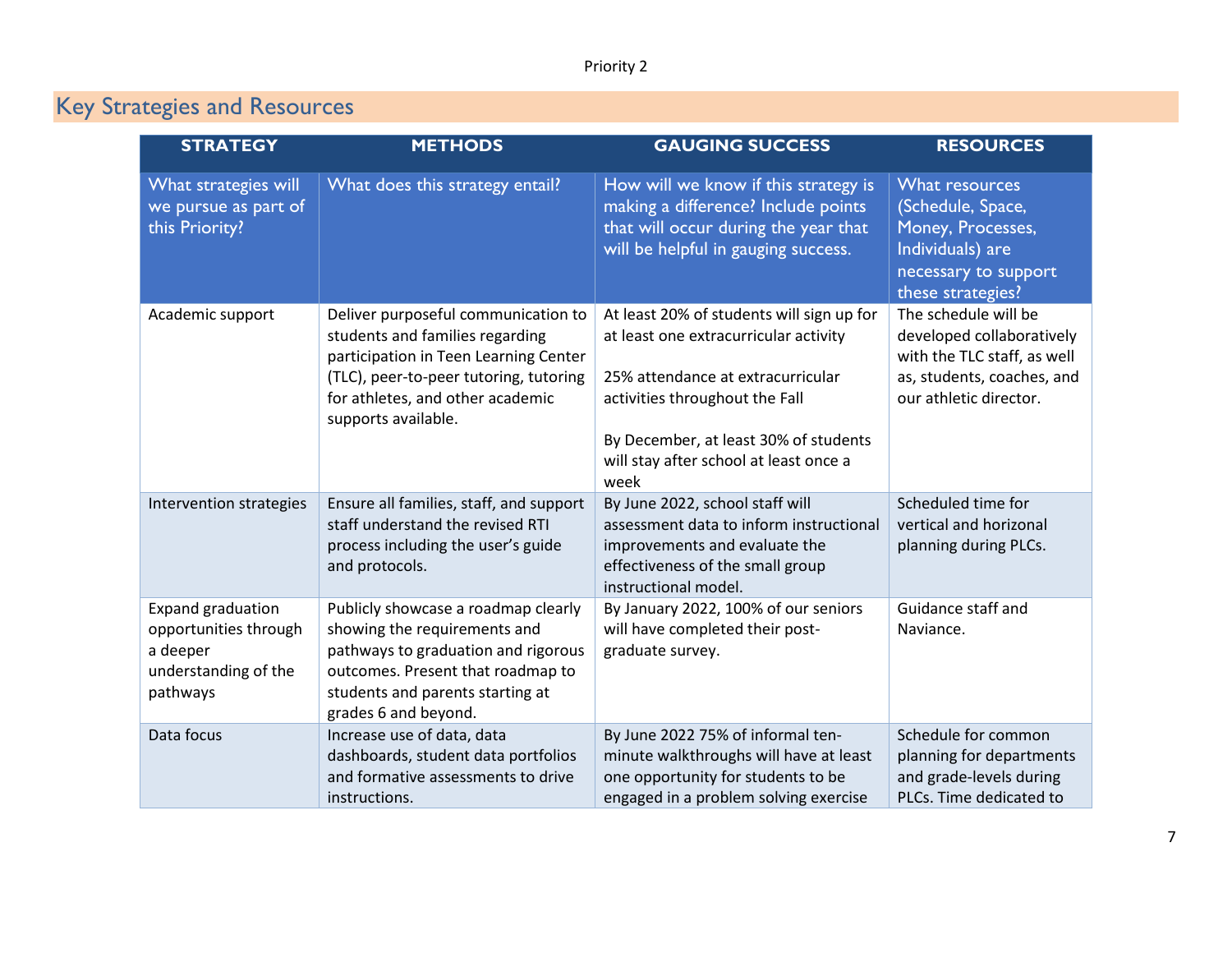|                                                                   |                                                                                                                                                                                                                                                                                                | with one another for at least three<br>consecutive minutes.                                                                                                                                                                            | the topic during<br>professional development<br>and superintendent<br>conference days.   |
|-------------------------------------------------------------------|------------------------------------------------------------------------------------------------------------------------------------------------------------------------------------------------------------------------------------------------------------------------------------------------|----------------------------------------------------------------------------------------------------------------------------------------------------------------------------------------------------------------------------------------|------------------------------------------------------------------------------------------|
| Deeper dive into<br>humanities                                    | Teachers are working over the<br>summer and throughout the year to<br>enhance the curriculum to ensure<br>Next Generation standards are<br>implemented, increase student-<br>centered activities, and increase the<br>infusion of multiculturalism.                                            | By January 2020 Gr. 7-9 ELA & Social<br>Studies curriculum will be aligned and<br>mapped in Atlas Rubicon to create a<br>humanities approach.                                                                                          | Atlas Rubicon, Generation<br>Ready, and Curriculum<br>Team                               |
| Vertical and horizontal<br>curriculum alignment                   | Building upon grade level standards,<br>develop and implement common<br>best practices and materials to<br>vertically align learning experiences<br>by content area.                                                                                                                           | By January 2022, teachers and support<br>staff will review pacing guides within<br>teams and grade levels and continue to<br>leverage the tools provided by Google<br>Classroom to support students in the<br>respective content area. | Professional development<br>days, PLCs, and<br><b>Curriculum Team</b>                    |
| Social and emotional<br>focus for all school<br>community members | Foster a culture built on evidence-<br>based interventions that address the<br>diverse social and emotional needs<br>of students. Administer our social<br>and emotional health survey to all<br>students, faculty and staff to<br>measure well-being and to identify<br>needed interventions. | By January 2022, 100% classroom and<br>support staff will receive training for<br>the Mental Health First Aid<br>certification.<br>By June 2022, we plan to have at least<br>15 students trained in Teen Mental<br>Health First Aid.   | WJCS, EUFSD Support<br>Team, Westchester<br>County Department of<br><b>Mental Health</b> |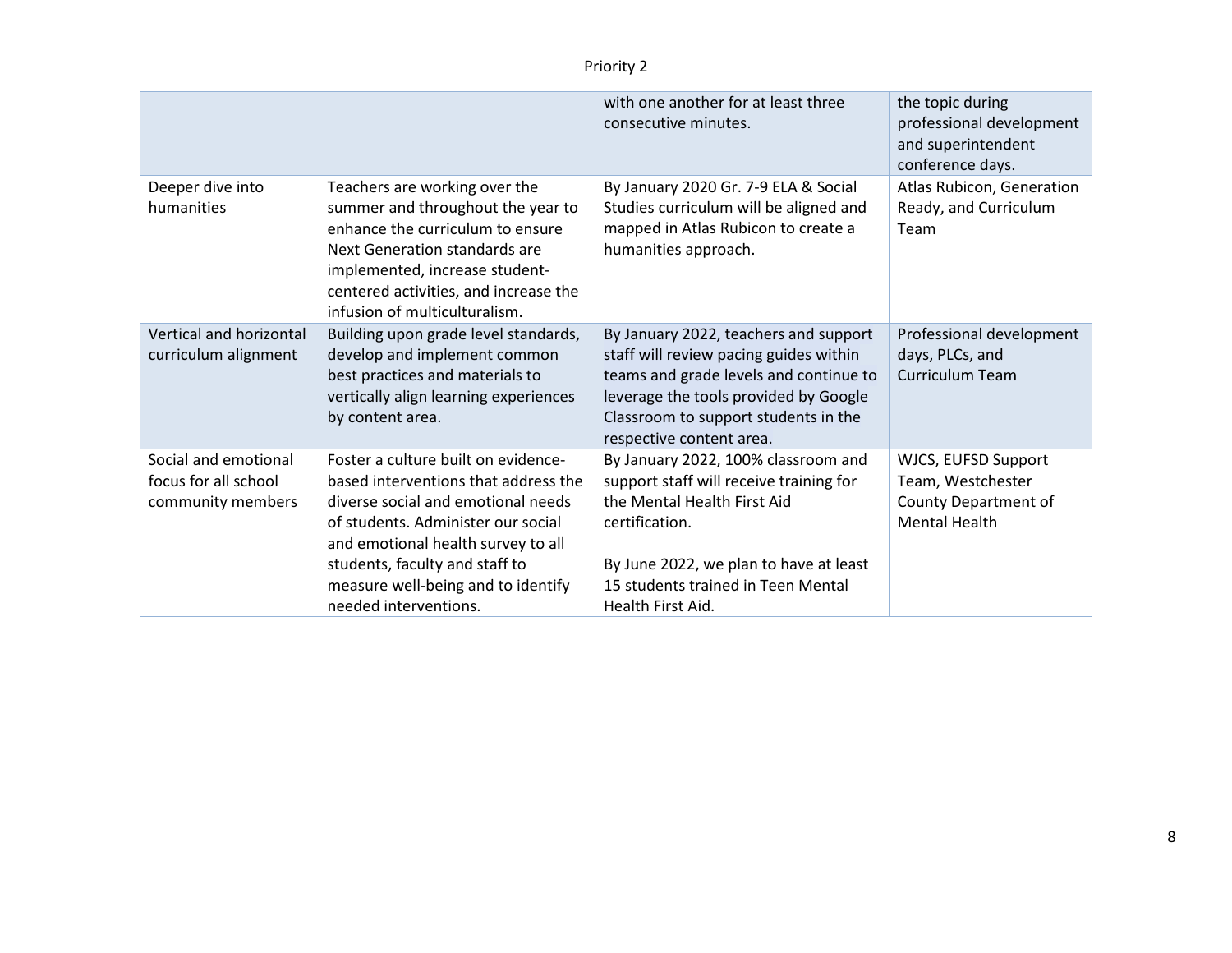### **Measuring Success**

What will success look like for this Priority, and how will the District know if success has been achieved?

Provide quantitative data and/or qualitative descriptions of where the district strives to be at the end of the 2021-22 school year.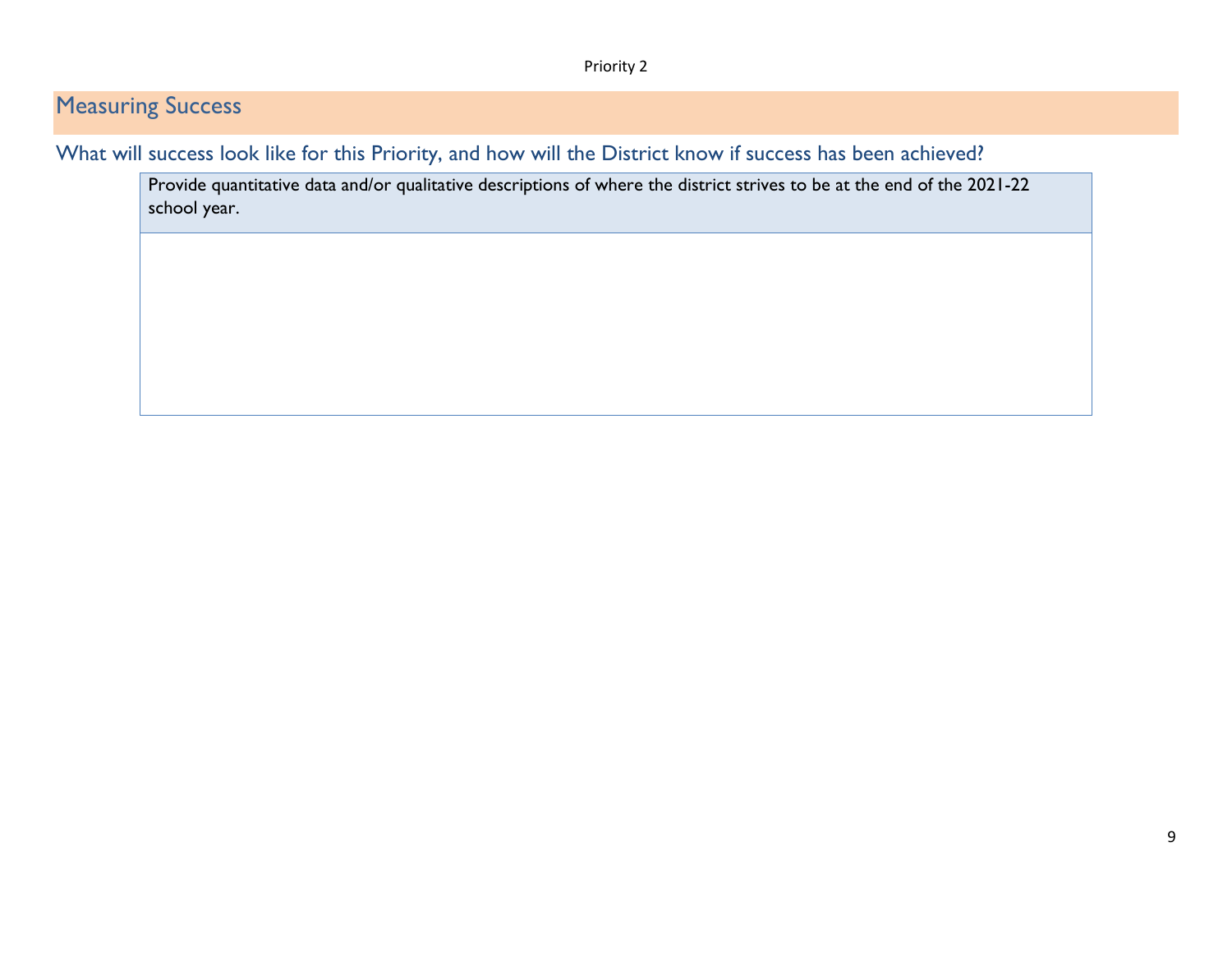#### PRIORITY 3

| What will we prioritize to extend success<br>in 2021-22?                                                                                                                                                                                                                                                                                                                                                                                                                                                                                                                                                                                                                                   | The district will continue ensure safe, nurturing, and culturally responsive<br>schools for all.                                                                                                                                                                                                                                                                                                                                                                                                                                                                                                                                                                                                                                                                                                                                                                                                                                                                                                                                                                                                                               |
|--------------------------------------------------------------------------------------------------------------------------------------------------------------------------------------------------------------------------------------------------------------------------------------------------------------------------------------------------------------------------------------------------------------------------------------------------------------------------------------------------------------------------------------------------------------------------------------------------------------------------------------------------------------------------------------------|--------------------------------------------------------------------------------------------------------------------------------------------------------------------------------------------------------------------------------------------------------------------------------------------------------------------------------------------------------------------------------------------------------------------------------------------------------------------------------------------------------------------------------------------------------------------------------------------------------------------------------------------------------------------------------------------------------------------------------------------------------------------------------------------------------------------------------------------------------------------------------------------------------------------------------------------------------------------------------------------------------------------------------------------------------------------------------------------------------------------------------|
| Why is this a priority?<br>Things to potentially take into consideration when<br>crafting this response:<br>How does this commitment fit into the District's<br>vision, values and aspirations?<br>Why did this emerge as something to prioritize?<br>What makes this the right commitment to<br>pursue?<br>How does this fit into other commitments and<br>the district's long-term plans?<br>For Districts with identified schools:<br>In what ways is this influenced by the<br>$\circ$<br>"How Learning Happens" document?<br>The Equity Self-Reflection? Student<br>Interviews?<br>In what ways does this support the<br>$\circ$<br>SCEP commitments of your identified<br>school(s)? | The district will work to effectuate an equity system that focuses on cultural<br>awareness, empowerment and purposeful communication. The district is<br>working with NYU Metropolitan Center for Research on Equity and<br>Transformation of Schools to The Elmsford Union Free School District is<br>committed to providing an inclusive and equitable learning environment for<br>every student.<br>Educational equity means each student has what they need to:<br>define & experience their own success,<br>experience joy in learning every day, and<br>see themselves reflected in the content of their learning as well as the<br>educators who serve them.<br>It provides a climate in school that attends to race, ethnicity, language, culture,<br>gender identity & expression, sexual orientation, religion, dis/ability, and<br>socioeconomic status (McCabe Zwerger, 2017)."<br>Our District-wide Equity Team consists of 24 members and represents<br>stakeholders from each of our schools and includes teachers, staff,<br>administrators, students, parents, board of education, and community<br>members. |
|                                                                                                                                                                                                                                                                                                                                                                                                                                                                                                                                                                                                                                                                                            |                                                                                                                                                                                                                                                                                                                                                                                                                                                                                                                                                                                                                                                                                                                                                                                                                                                                                                                                                                                                                                                                                                                                |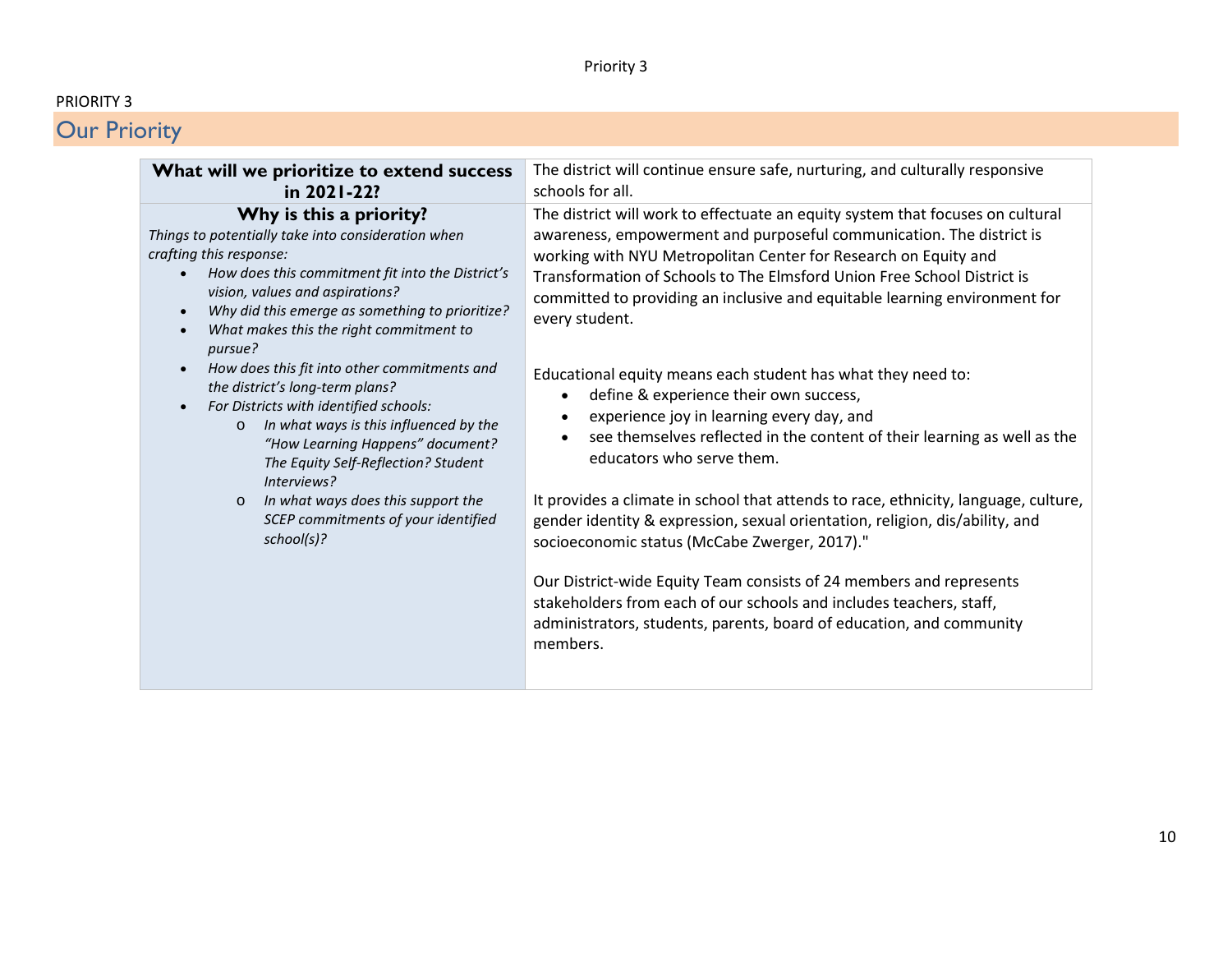| <b>STRATEGY</b>                                                | <b>METHODS</b>                                                                                                                              | <b>GAUGING SUCCESS</b>                                                                                                                                                                                                                                        | <b>RESOURCES</b>                                                                                                                                                 |
|----------------------------------------------------------------|---------------------------------------------------------------------------------------------------------------------------------------------|---------------------------------------------------------------------------------------------------------------------------------------------------------------------------------------------------------------------------------------------------------------|------------------------------------------------------------------------------------------------------------------------------------------------------------------|
| What strategies will<br>we pursue as part of<br>this Priority? | What does this strategy entail?                                                                                                             | How will we know if this strategy is<br>making a difference? Include points<br>that will occur during the year that<br>will be helpful in gauging success.                                                                                                    | What resources<br>(Schedule, Space,<br>Money, Processes,<br>Individuals) are<br>necessary to support<br>these strategies?                                        |
| Professional<br>development                                    | Provide continuous professional<br>development for staff to build<br>critical consciousness and create<br>culturally responsive classrooms. | By June 2022, through the classroom<br>observation and learning walk<br>processes, information will be<br>gathered and shared for collaborative<br>improvements in specific areas in<br>need. A pineapple chart will be<br>developed to share best practices. | Money allocations for<br>professional development<br>trainers. We may seek<br>outside partners such as<br>NYU, Generation Ready,<br>and EUFSD Curriculum<br>Team |
| Curriculum focus                                               | Infuse culturally relevant materials<br>from a wide variety of sources<br>across all content area curricula.                                | By January 2022, curriculum maps in<br>Grades PK-12 will reflect culturally<br>responsive learning experiences.                                                                                                                                               | Money allocations for<br>professional development<br>trainers. We may seek<br>outside partners such as<br>NYU, Generation Ready,<br>and EUFSD Curriculum<br>Team |
| Community/capacity<br>building                                 | Create a school environment that<br>visually represents the cultural<br>diversity of the school community.                                  | By June 2022, we will host at least 3<br>family engagement activities that are<br>reflective of our school community and<br>to celebrate our diversity.<br>By June 2022, our schools will host at<br>least 3 Family Engagement Nights.                        | <b>Community Outreach</b><br><b>Teams, Elmsford Basics</b><br>Team, money for supplies<br>and materials.                                                         |
| Incorporating student<br>voice                                 | Survey to determine what the<br>student body and community<br>believe are important cultural                                                | Extracurricular interest solicitation,<br>then schoolwide fair to better assess<br>after-school club, school celebrations,                                                                                                                                    | Extra-curricular advisors,<br>Student leaders, Peers As<br>Leaders                                                                                               |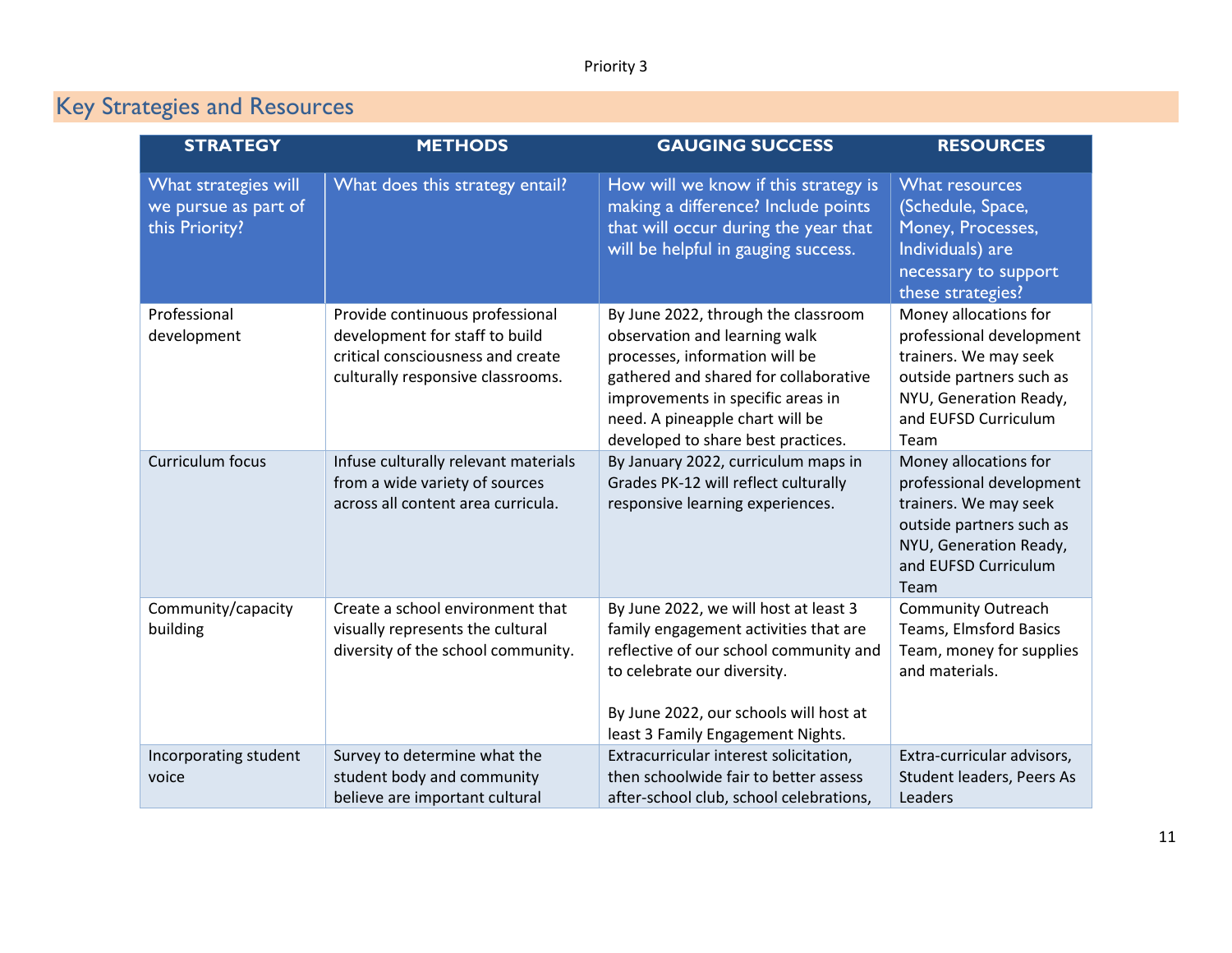|                              | elements to celebrate or promote.<br>Implement culturally and self-<br>empowering educational programs<br>and assemblies (e.g. Cultural<br>Heritage Day, Independence days,<br>June 19th observation, black history<br>assembly, speakers from different<br>cultural backgrounds, motivational<br>speakers, etc.). Create a platform to<br>provide space for students to<br>express ideas, issues and concerns. | and extra-curricular activities that align<br>to student interests.<br>By June 2022, we will host at least 2<br>service learning days led by our extra-<br>curricular student liaisons. |                                                                                                                                                                                                                       |
|------------------------------|-----------------------------------------------------------------------------------------------------------------------------------------------------------------------------------------------------------------------------------------------------------------------------------------------------------------------------------------------------------------------------------------------------------------|-----------------------------------------------------------------------------------------------------------------------------------------------------------------------------------------|-----------------------------------------------------------------------------------------------------------------------------------------------------------------------------------------------------------------------|
| <b>Restorative Practices</b> | Implement school-wide restorative<br>justice practice over the next several<br>years: · Educate staff and students<br>regarding restorative justice and its<br>practices · Explore and consider<br>ways to implement an "advisory"<br>period within the Hamilton schedule<br>and current contract constraints.                                                                                                  | The district will increase the number of<br>students who receive a restorative<br>approach to student discipline by 75%<br>by January 2022.                                             | A collaborative approach<br>between students,<br>teachers, assisting<br>principal, principal, and<br>Campus monitor. Money<br>will be allocated for<br>professional development<br>and peer training for<br>students. |

### **Measuring Success**

What will success look like for this Priority, and how will the District know if success has been achieved?

Provide quantitative data and/or qualitative descriptions of where the district strives to be at the end of the 2021-22 school year.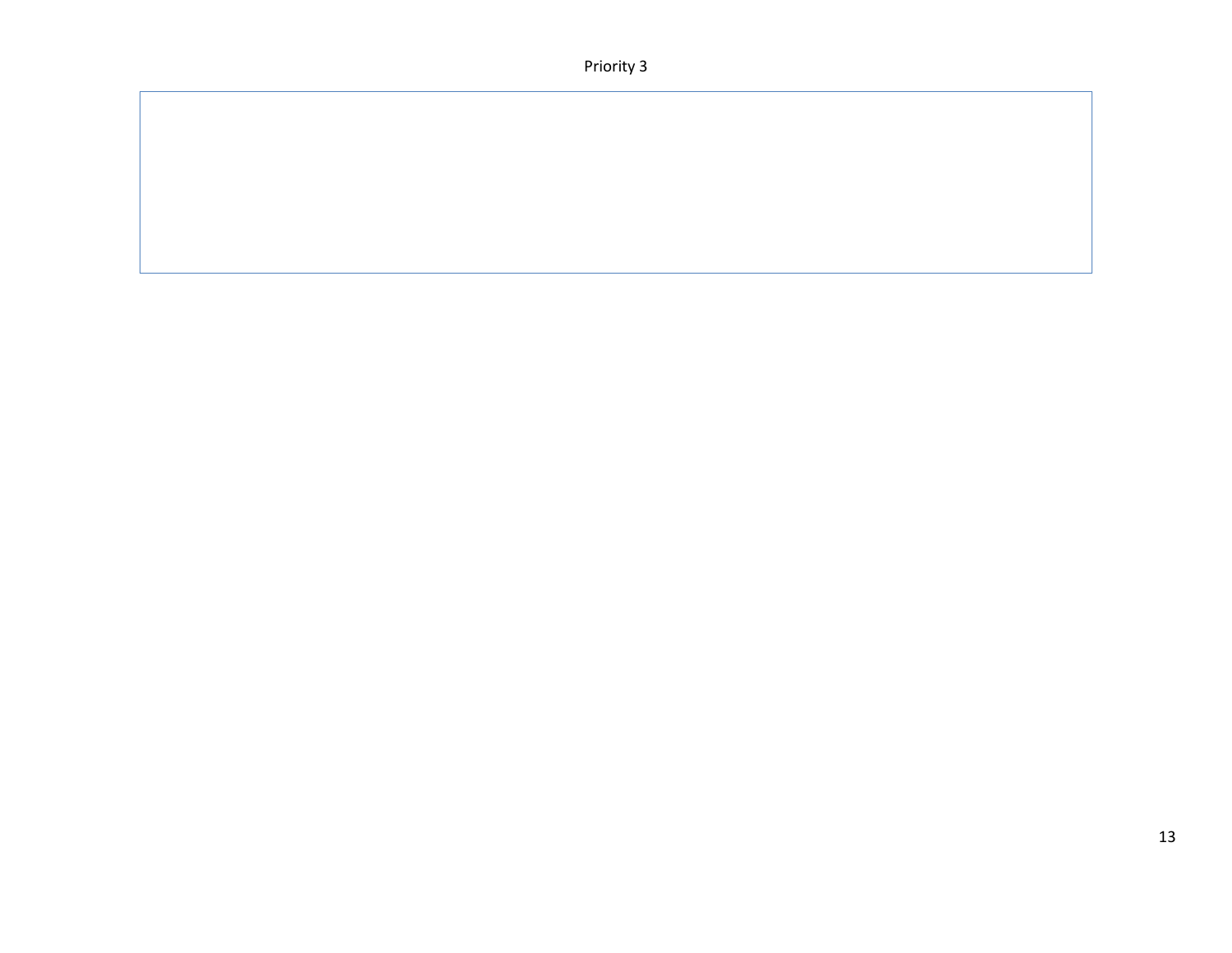#### PRIORITY 4 *This section can be deleted if the District does not have a fourth priority.*

| What will we prioritize to extend success<br>in 2021-22?        | Early Intervention and Identification |
|-----------------------------------------------------------------|---------------------------------------|
| Why is this a priority?                                         |                                       |
| Things to potentially take into consideration when              |                                       |
| crafting this response:                                         |                                       |
| How does this commitment fit into the District's<br>$\bullet$   |                                       |
| vision, values and aspirations?                                 |                                       |
| Why did this emerge as something to prioritize?<br>$\bullet$    |                                       |
| What makes this the right commitment to<br>$\bullet$<br>pursue? |                                       |
| How does this fit into other commitments and<br>$\bullet$       |                                       |
| the district's long-term plans?                                 |                                       |
| For Districts with identified schools:<br>$\bullet$             |                                       |
| In what ways is this influenced by the<br>$\circ$               |                                       |
| "How Learning Happens" document?                                |                                       |
| The Equity Self-Reflection? Student                             |                                       |
| Interviews?                                                     |                                       |
| In what ways does this support the<br>$\circ$                   |                                       |
| SCEP commitments of your identified                             |                                       |
| school(s)?                                                      |                                       |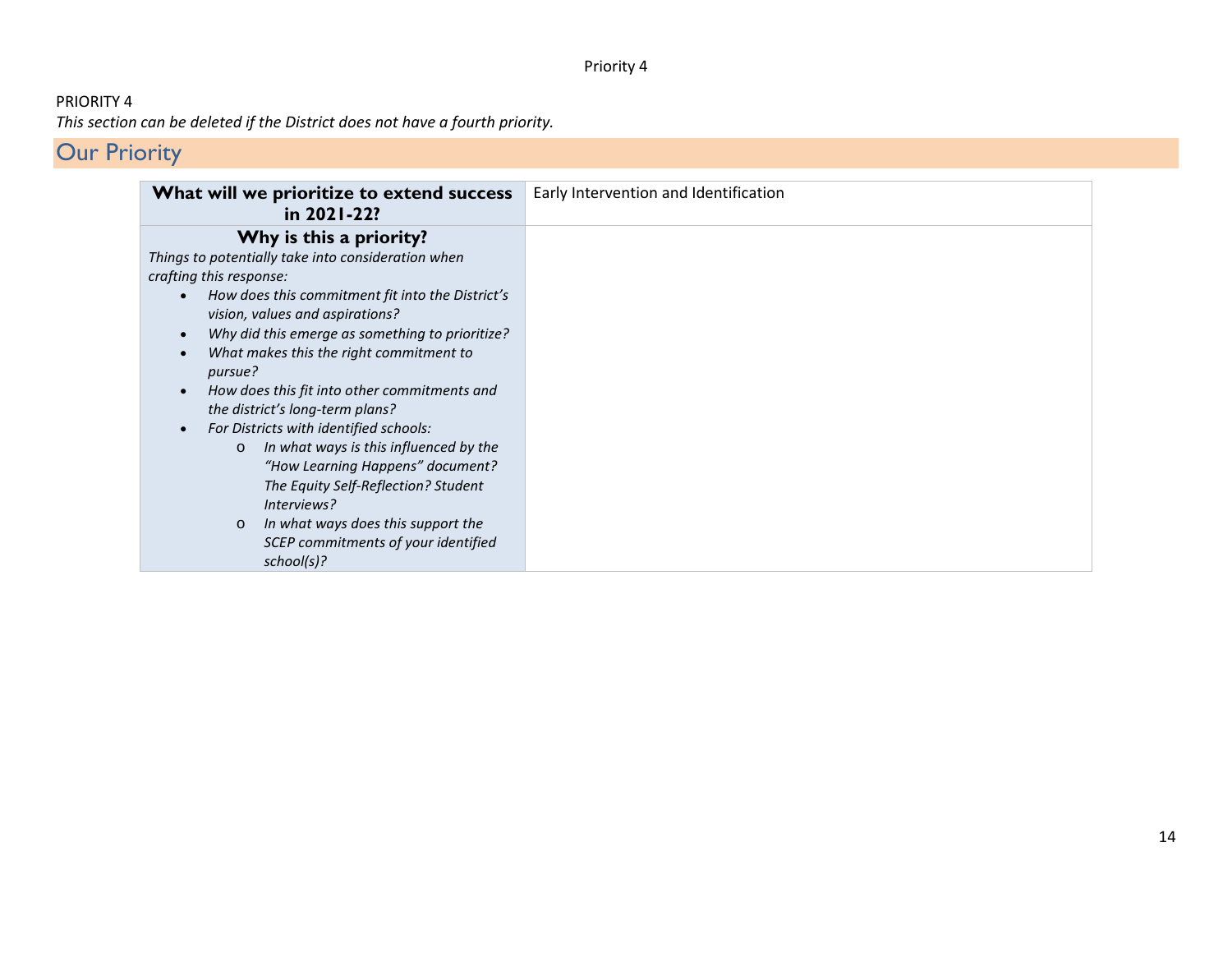| <b>STRATEGY</b>                                                | <b>METHODS</b>                  | <b>GAUGING SUCCESS</b>                                                                                                                                     | <b>RESOURCES</b>                                                                                                          |
|----------------------------------------------------------------|---------------------------------|------------------------------------------------------------------------------------------------------------------------------------------------------------|---------------------------------------------------------------------------------------------------------------------------|
| What strategies will<br>we pursue as part of<br>this Priority? | What does this strategy entail? | How will we know if this strategy is<br>making a difference? Include points<br>that will occur during the year that<br>will be helpful in gauging success. | What resources<br>(Schedule, Space,<br>Money, Processes,<br>Individuals) are<br>necessary to support<br>these strategies? |
|                                                                |                                 |                                                                                                                                                            |                                                                                                                           |
|                                                                |                                 |                                                                                                                                                            |                                                                                                                           |
|                                                                |                                 |                                                                                                                                                            |                                                                                                                           |
|                                                                |                                 |                                                                                                                                                            |                                                                                                                           |
|                                                                |                                 |                                                                                                                                                            |                                                                                                                           |
|                                                                |                                 |                                                                                                                                                            |                                                                                                                           |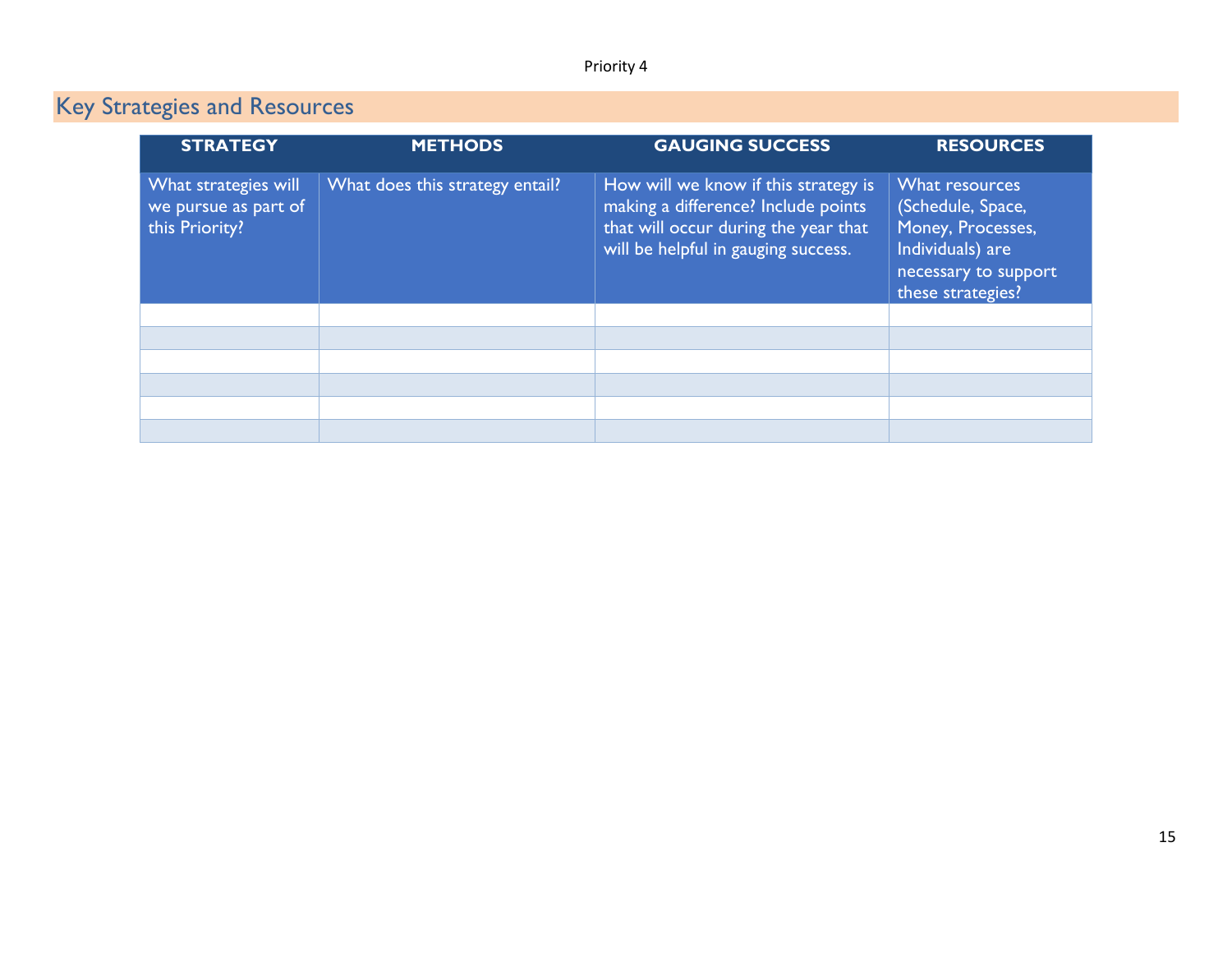### **Measuring Success**

What will success look like for this Priority, and how will the District know if success has been achieved?

Provide quantitative data and/or qualitative descriptions of where the district strives to be at the end of the 2021-22 school year.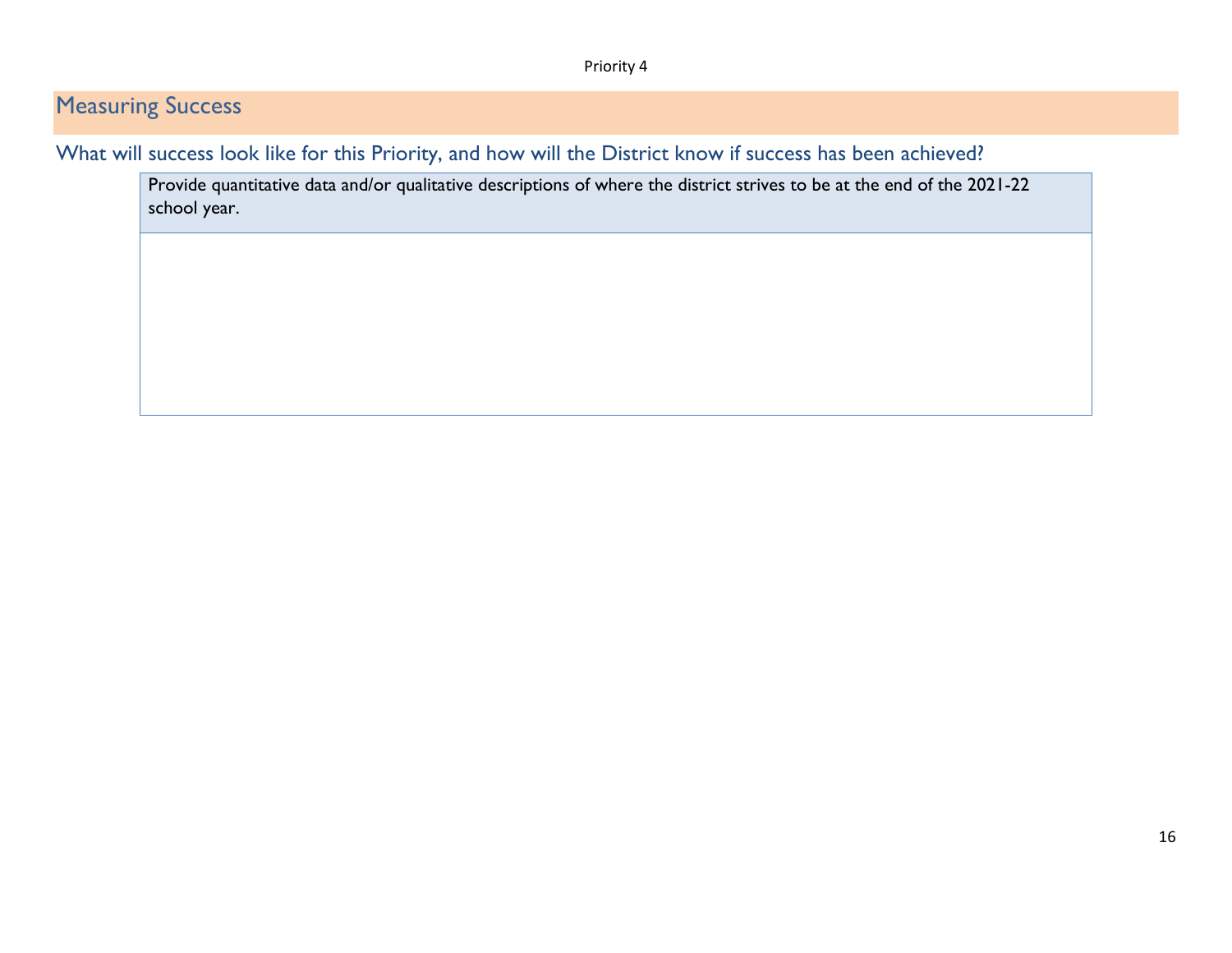#### PRIORITY 5 *This section can be deleted if the District does not have a fifth priority.*

|                                     | What will we prioritize to extend success<br>in 2021-22?                                                                                                                                                                                                                                                                       |
|-------------------------------------|--------------------------------------------------------------------------------------------------------------------------------------------------------------------------------------------------------------------------------------------------------------------------------------------------------------------------------|
|                                     | Why is this a priority?                                                                                                                                                                                                                                                                                                        |
| $\bullet$<br>$\bullet$<br>$\bullet$ | Things to potentially take into consideration when<br>crafting this response:<br>How does this commitment fit into the District's<br>vision, values and aspirations?<br>Why did this emerge as something to prioritize?<br>What makes this the right commitment to<br>pursue?<br>How does this fit into other commitments and  |
| $\bullet$                           | the district's long-term plans?<br>For Districts with identified schools:<br>In what ways is this influenced by the<br>$\circ$<br>"How Learning Happens" document?<br>The Equity Self-Reflection? Student<br>Interviews?<br>In what ways does this support the<br>$\circ$<br>SCEP commitments of your identified<br>school(s)? |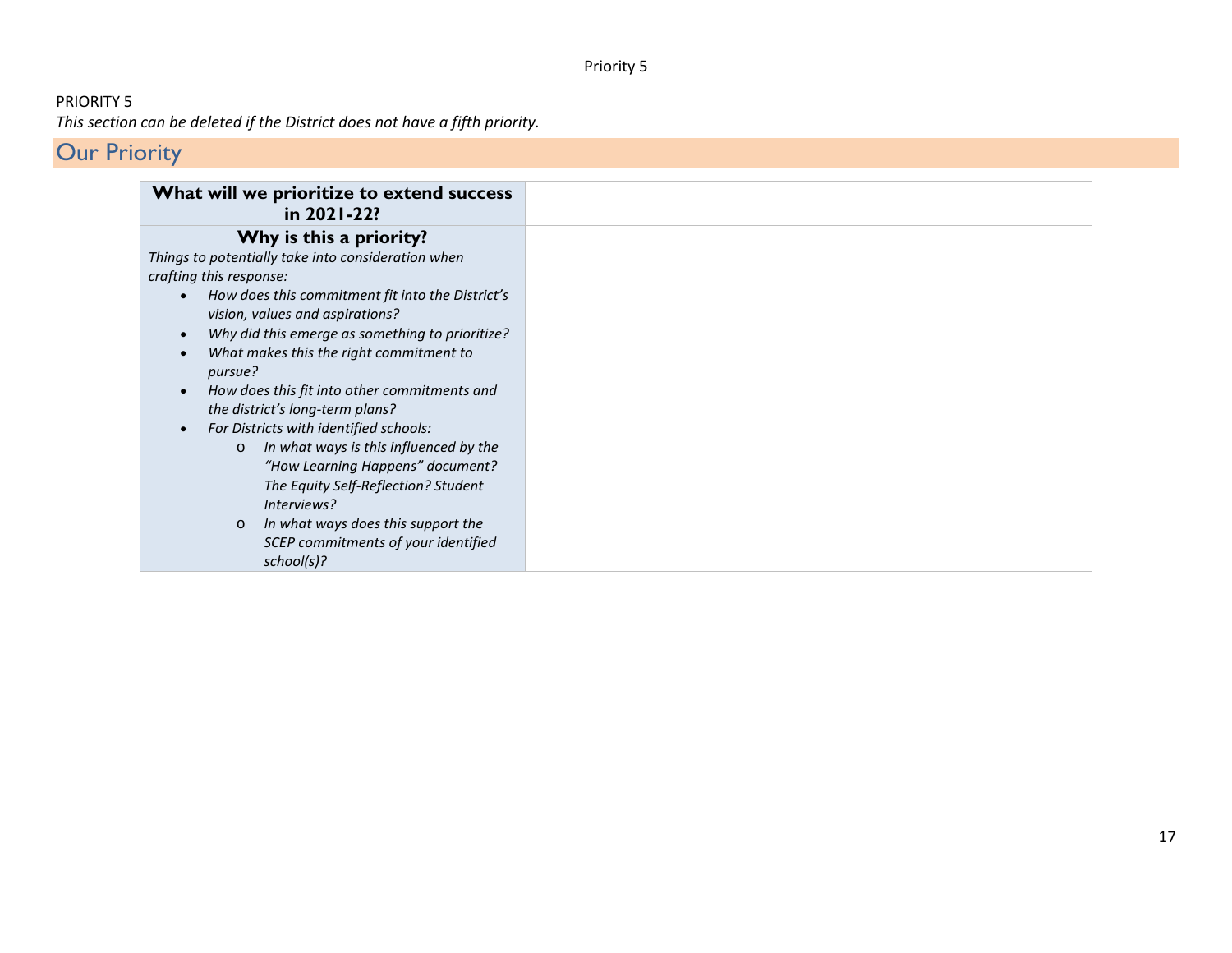| <b>STRATEGY</b>                                                | <b>METHODS</b>                  | <b>GAUGING SUCCESS</b>                                                                                                                                     | <b>RESOURCES</b>                                                                                                          |
|----------------------------------------------------------------|---------------------------------|------------------------------------------------------------------------------------------------------------------------------------------------------------|---------------------------------------------------------------------------------------------------------------------------|
| What strategies will<br>we pursue as part of<br>this Priority? | What does this strategy entail? | How will we know if this strategy is<br>making a difference? Include points<br>that will occur during the year that<br>will be helpful in gauging success. | What resources<br>(Schedule, Space,<br>Money, Processes,<br>Individuals) are<br>necessary to support<br>these strategies? |
|                                                                |                                 |                                                                                                                                                            |                                                                                                                           |
|                                                                |                                 |                                                                                                                                                            |                                                                                                                           |
|                                                                |                                 |                                                                                                                                                            |                                                                                                                           |
|                                                                |                                 |                                                                                                                                                            |                                                                                                                           |
|                                                                |                                 |                                                                                                                                                            |                                                                                                                           |
|                                                                |                                 |                                                                                                                                                            |                                                                                                                           |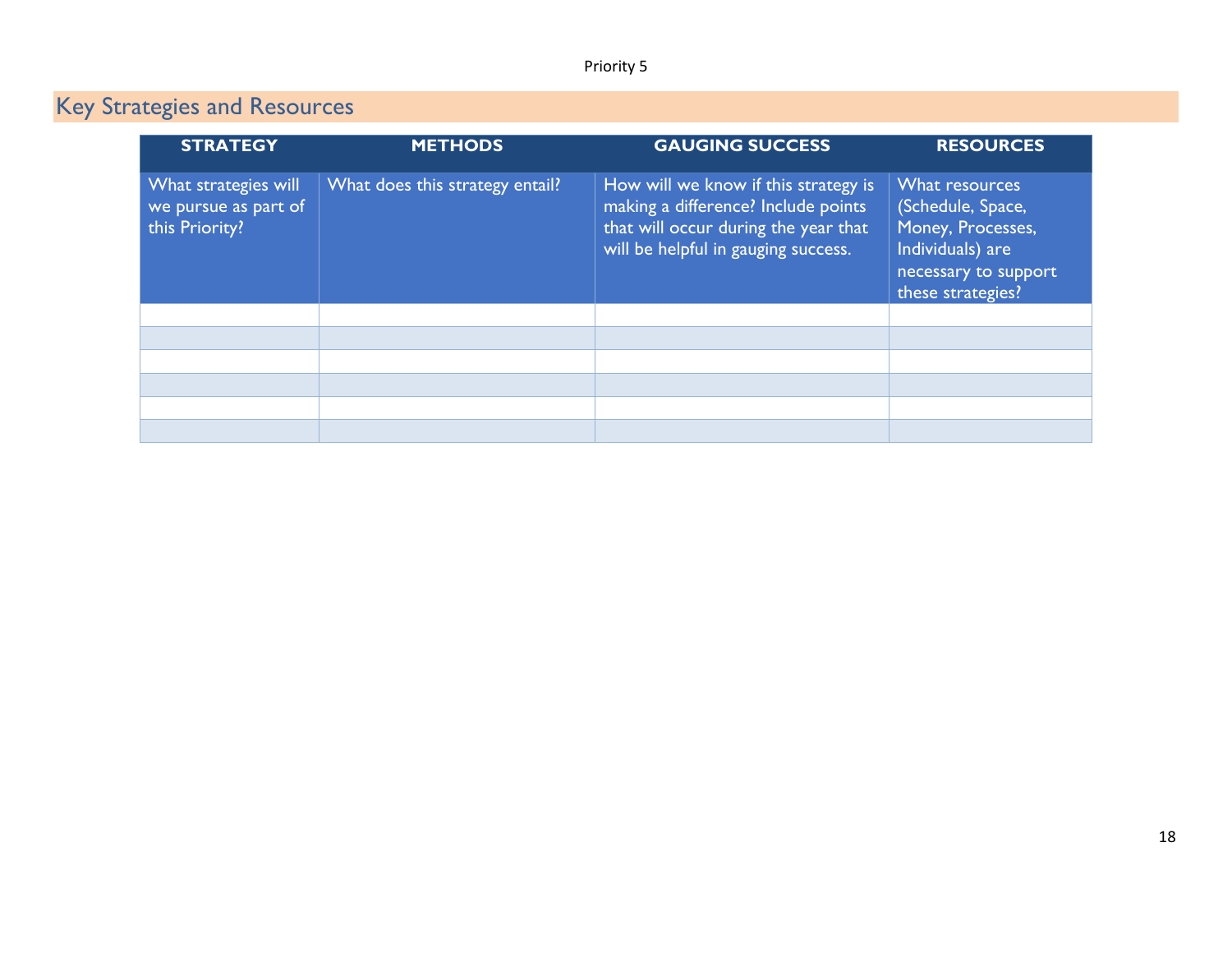### **Measuring Success**

What will success look like for this Priority, and how will the District know if success has been achieved?

Provide quantitative data and/or qualitative descriptions of where the district strives to be at the end of the 2021-22 school year.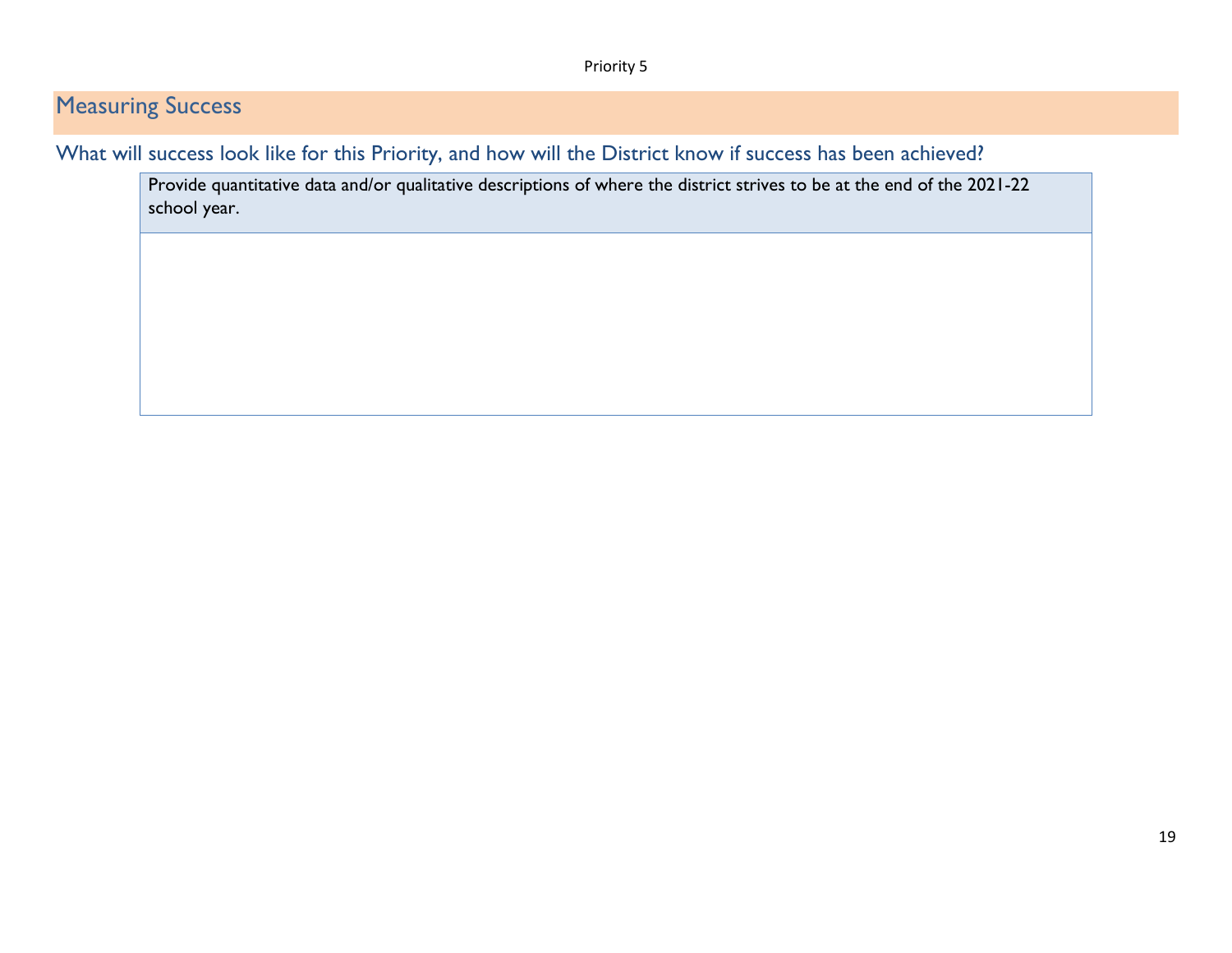#### Stakeholder Participation

### **Background**

The DCIP must be developed in consultation with parents, school staff, and others in accordance with §100.11 of Commissioner's Regulations.

### Team Members

Use the space below to identify the members of the DCIP team, their role (e.g. principal, teacher, parent), and, when applicable, the school the individual represents.

| <b>Name</b>         | <b>Role</b>             | <b>School</b><br>(if applicable) |
|---------------------|-------------------------|----------------------------------|
| Dr. Marc P. Baiocco | Superintendent          | District                         |
| Ms. Jo-Anne Dobbins | <b>Director PPS</b>     | District                         |
| Joseph Engelhardt   | Principal               | <b>AHHS</b>                      |
| Jessica Maracallo   | Asst. Principal         | <b>AHHS</b>                      |
| Andrea Hamilton     | Principal               | Grady                            |
| Sabrina Doolittle   | Teacher                 | <b>AHHS</b>                      |
| Stephanie Luccioni  | <b>School Counselor</b> | <b>AHHS</b>                      |
| Firoza Rahman       | Teacher                 | <b>AHHS</b>                      |
| Linda Carlin        | Asst. Supt. Finance     | <b>District</b>                  |
| Sunjay Green        | Student                 | <b>AHHS</b>                      |
| Diana Barbato       | Clerical                | <b>District</b>                  |
| Toni AnnPlati       | Teacher                 | Dixson                           |
| Keturah Proctor     | Teacher                 | Grady                            |
| Jacqueline Praino   | Student                 | <b>AHHS</b>                      |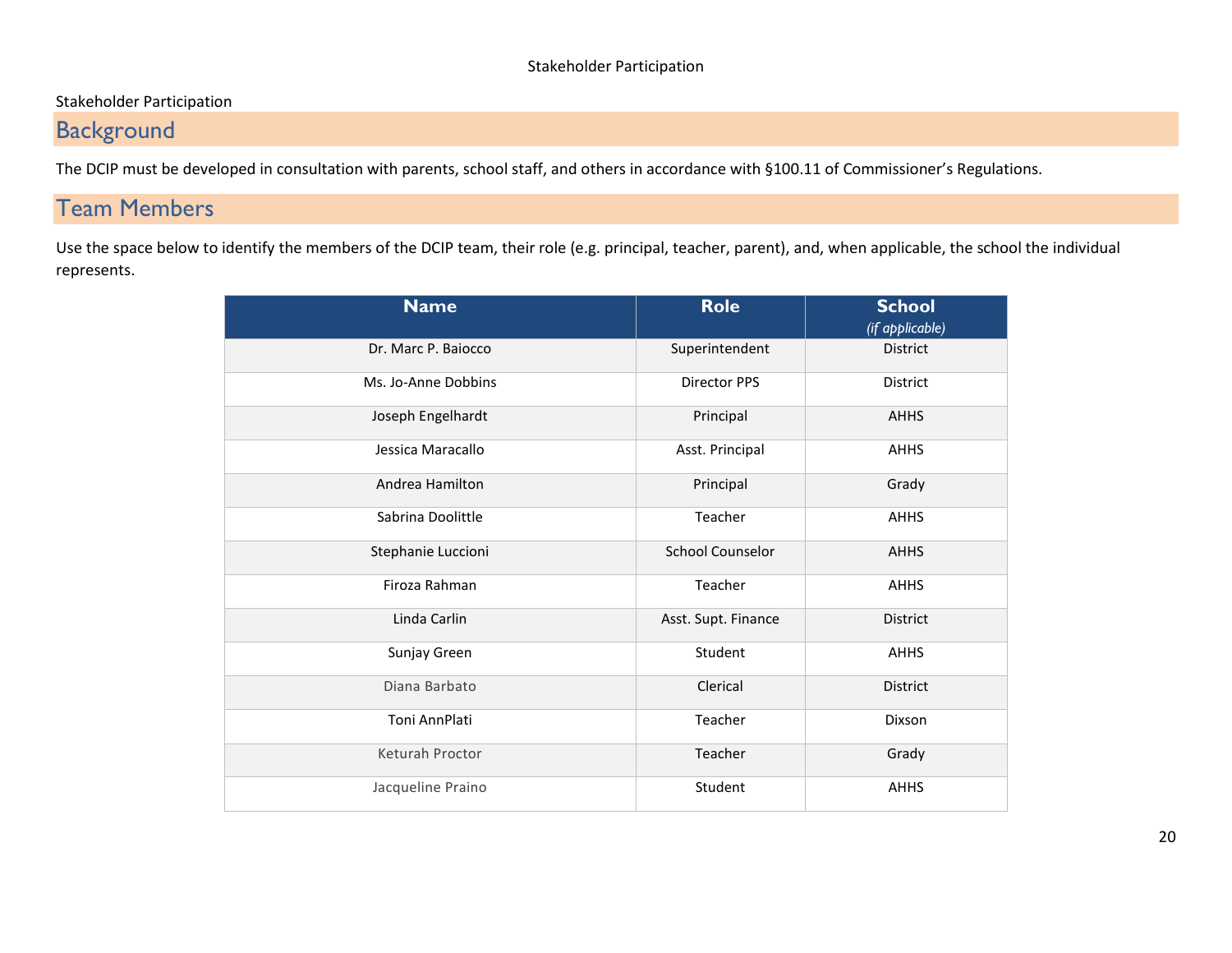#### Stakeholder Participation

| Ingrid Hernandez    | Parent         | Grady          |
|---------------------|----------------|----------------|
| Ashley Blanshaw     | Teacher's Aide | <b>AHHS</b>    |
| Patricia Peña       | Teacher        | Grady          |
| Melissa Barrianuevo | Teacher        | Grady          |
| Alicia Smith        | Consultant     | <b>SWBOCES</b> |

#### Meeting Dates

Use the table below to identify the dates and locations of DCIP planning meetings.

| <b>Meeting Date</b> | <b>Location</b>      |
|---------------------|----------------------|
| August 26, 2020     | Zoom                 |
| October 14, 2020    | Zoom                 |
| November 18, 2020   | Zoom                 |
| January 20, 2021    | Zoom                 |
| February 10, 2021   | Zoom                 |
| March 17, 2021      | Zoom                 |
| April 14, 2021      | Zoom                 |
| August 25, 2021     | <b>Grady Library</b> |